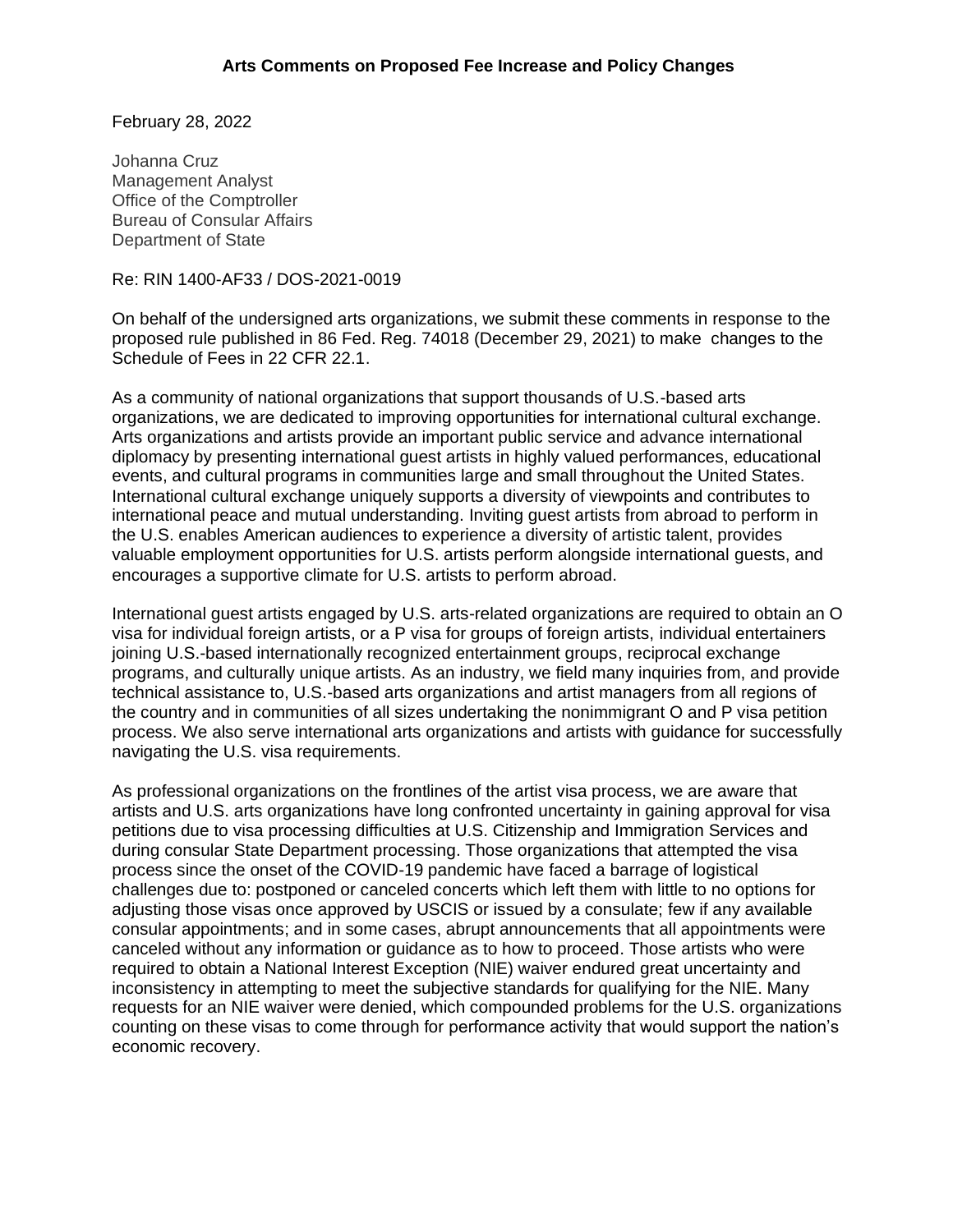**We object to the dramatic and disproportionate fee increase proposed for petition-based nonimmigrant visa consular processing.** The U.S. Department of State's proposal to increase consular fees for petition-based nonimmigrant visa consular processing, which includes O and P arts visas, from \$190 to \$310 would impose a 63% increase for what State openly acknowledges in its published proposal represents only 10% of its nonimmigrant visa (NIV) workload. This is a substantial, not incremental, hike at a time when arts organizations can least afford it given the prolonged and continuing negative impact of the COVID-19 pandemic on the ability to hold live arts events. To increase this financial burden so dramatically on U.S.-based visa petitioners, and in the midst of persistent challenges due to the unavailability of consular appointments, will severely hamper the opportunity for U.S. audiences to enjoy artistry from across the globe. Substantially increasing fees will only exacerbate inequity when it comes to accessing visas and have a chilling effect on engaging international artists and cultural exchange more generally. The ability for arts organizations to reopen and welcome audiences back to for live performances relies in large part on a visa process that is both reliable and affordable. Budgets are tighter than ever, and while the arts community would never welcome such a disproportionate increase in fee, to propose this when recovery is still so fragile is altogether a step in the wrong direction.

The financial burden associated with presenting international artists to American communities is already substantial. In late 2016, the Department of Homeland Security imposed a 42% increase in the regular filing fee for form I-129 visa petitions, and then during COVID-19, Congress approved a proposal by USCIS to increase its fee for Premium Processing Service from \$1,440 to \$2,500. Each increase has been substantial and made without regard to the inequitable effect on the arts sector and particularly on petitioners operating on modest budgets that belie the quality of art they present to deserving audiences in communities large and small. The petitioners served by our member organizations include nonprofit organizations, small entities, and artists whose mission is to serve their communities through the arts. The budgets that support presenting international artists are extremely lean; accommodating the fee increase will be very challenging for all, and impossible for many.

**Any fee increase must be accompanied by immediate and measurable improvements to the O and P artist visa process.** This proposal to increase the cost burden for those endeavoring to bring international artists to the U.S. comes at a time when confidence in the consular petition adjudication process is particularly low. We urge the Department of State to ensure that any fee increase be measured, but also accompanied by significant improvements in consular wait times, availability of in-person interview waivers, and a clearer sense of what artists can expect in terms of timing between interview and receiving a visa. The current level of service is inadequate, inconsistent, and has been creating very harmful barriers to international cultural activity.

To engage foreign guest artists and facilitate international cultural exchange, the arts community *must* be able to rely upon timely and reliable visa issuance. Demonstrated improvements must be evidenced through policy changes made **before** a fee increase can be justified, let alone one that proposes to increase the fees so disproportionately high given how essential it is to further cultural interests in the U.S. and improve the reputation of the U.S. in the international community.

Greater consideration must be given by consulates to the time- and date-specific nature of arts events. Flexibility should also be available for those artists that received visa approvals prior to the onset of COVID-19 and that will now need to alter the planned dates for U.S.-based performances. It cannot be emphasized enough just how essential it is that arts organizations